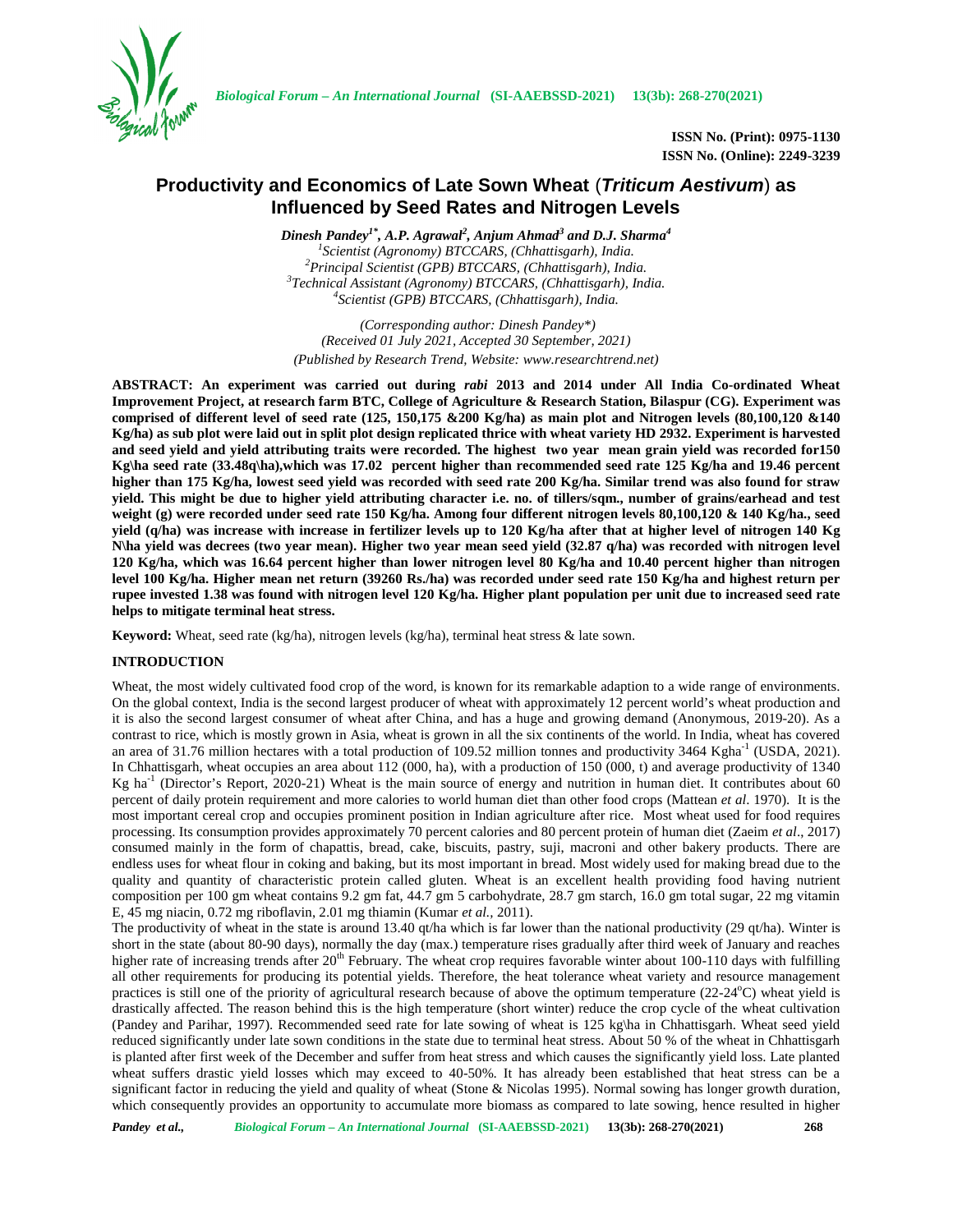grain and biological yields (Singh and Pal 2003). Selection of suitable cultivars can maintain higher productivity of wheat in any region. In general, all wheat varieties, when sown late, faces severe temperature stress that significantly affects phenology, growth and finally yield (Hossain and da Silva, 2012). To mitigate the effect of terminal heat stress and optimize the seed rate for wheat yield maximization, a field experiment was conducted.

## **MATERIALS AND METHODS**

A field experiment was conducted on sandy loam soil during winter (*rabi*) 2013 and 2014 under All India Coordinated wheat improvement project, at BTC, College of Agriculture & Research Station Bilaspur (Chhattisgarh). The soils are sandy loam with pH 7.1, EC 0.27 dS\m, Organic carbon 0.52s%, Bulk Density 1.34 mg M-3 239 kg/ha nitrogen, 18.7 kg/ha phosphorus & 335 kg/ha potash (Table 1). Experiment was conducted in split plot design with three replications having four seed rate (125 to 275 kg/ha with interval of 50 kg/ha) in main plot and four nitrogen levels (80 to 140 kg/ha with interval of 20kg/ha), in sub plot under late sown conditions. Wheat genotype HD 2932 was used during both the year. Grass (2.16m  $\times$  5.50m = 11.80m<sup>-2</sup>) and net  $(1.80 \text{m} \times 4.50 \text{m} = 08.10 \text{ m}^2)$  plot size were taken during experimentations. Fertilizers were applied as  $1/3^{\text{rd}}$  nitrogen, full dose of P&K as basal and remaining  $2/3<sup>rd</sup>$  as  $1/3<sup>rd</sup>$  at first irrigation and  $1/3<sup>rd</sup>$  at second irrigation. For both the year experiment was sown on dated 19 December and harvested on 16.04.2013 & 19.04.2014. Average maximum & minimum temperature during crop period were 30.98 & 13.63 °C (2013) and 30.26 & 15.02 °C (2014), average winter rains during crop growth period was 5&108mm for 2013&2014.Wheat was sown in 20 cm. spacing during both the year. Generally seed drill using with 22.5 cm spacing, for closer spacing 20 cm seed drill furrow opener can be adjusted manually. For adjusting furrow opener in 20cm spacing in nine tine seed drill. Centre  $(5<sup>th</sup>$  furrow opener) will be keep intact in its original position. Fourth & six furrow-opener should be shifted one inch inside, three & seven furrow-opener two inch inside, two & eight furrow-opener three inch inside and one & nine furrow opener shifted four inch inside than fix all furrow opener for sowing of wheat at 20 cm spacing. Except seed rate other recommended package and practices should be same.

| <b>Soil Properties</b>     | Unit          | <b>Ouantity</b> | <b>Methods</b>           | <b>Soil Properties</b>  | Unit        | <b>Ouantity</b> | <b>Methods</b>              |  |
|----------------------------|---------------|-----------------|--------------------------|-------------------------|-------------|-----------------|-----------------------------|--|
| <b>Partial size</b>        |               |                 |                          |                         |             |                 |                             |  |
| Sand                       | %             | 49.4            | Black, 1965              | Organic Carbon          | $\%$        | 0.52            | Black, 1965                 |  |
| Silt                       | $\frac{0}{6}$ | 27.6            | <b>Black</b> , 1965      | Available<br>Nitrogen   | $\%$        | 239             | Subbiah and Asija,<br>1956  |  |
| Clay                       | $\frac{0}{6}$ | 30.9            | <b>Black</b> , 1965      | Available<br>Phosphorus | $\%$        | 18.7            | Olsen <i>et al.</i> , 1954) |  |
| <b>Bulk Density</b>        | $mg_{2}M$     | 1.34            | Black, 1965              | Available<br>Potassium  | $mg M^{-3}$ | 335             | Jackson, 1973               |  |
| Field capacity             | %             | 21.1            |                          | pH(1:2)                 | $\%$        | 7.1             | Piper, 1967                 |  |
| Permanent wilting<br>point | $\%$          | 9.8             | $\overline{\phantom{0}}$ | EC(1:2)                 | $\%$        | 0.27            | Black, 1965                 |  |

**Table 1: Physiochemical properties of experimental soil (two year mean).**

## **RESULTS AND DISCUSSION**

Seed rates & nitrogen levels (Kg/ha) significantly influenced the grain & straw yield(q/ha) and economics of late sown wheat. The seed yield was increase with increase seed rate from 125 kg/ha to 175 Kg/ha after that at higher level of seed rate 200 Kg/ha, yield was decrease during both the year of experiments. *(*Behera, 995) reported that significantly higher seed yield (q/ha) of late sown wheat recorded under higher sowing rates (Kg/ha) with higher fertilizer dose. The significantly higher mean seed yield (34.03q/ha) was recorded for 150 Kgha seed rate, which was 18.60 percent higher than recommended seed rate 125 Kg/ha and 24.86 percent higher than  $200Kg/ha$  seed rate during 2013. Next year of experiment the highest mean seed yield (33.79 q/ha), was recorded for 175 Kg/ha seed rate, which was at par with 150 Kg/ha seed rate (32.93 q/ha). Seed rate 175 Kg/ha was recorded 17.54 per cent higher seed yield than recommended seed rate (125 Kg/ha) during 2014. The highest two year mean seed yield (33.48q/ha) was recorded under 150 Kg/ha seed rate, which was 17.02 percent higher than recommended seed rate (125 Kg/ha) and 19.46 percent higher than 175 Kg/ha, lowest seed yield was recorded with seed rate 200 Kg/ha. There was no significant difference between sowing rates of 150 and 175 Kg/ha. Higher plant population per unit due to increased seed rate helps to mitigate terminal heat stress. Similar result was also found for biomass yield during both the year*.* (Thakur *et al,* 1996) reported that, the maximum grain and straw yield and highest net return were recorded with higher seed rate of 200 Kg/ha. Seed rate 225Kg/ha recorded significantly higher stand counts, ear heads/sq. m. & test weight; however, grains\spike was at par with 250kg/ha. The higher number of tillers/sqm., was found with 150 Kg/ha seed rate and highest number of grains/earhead and test weight (g) were recorded under seed rate 175 kg\ha. Lower number of tillers\sqm., number of grains/earhead and test weight (g) were recorded under seed rate 200 Kg\ha (two year mean data). Significantly higher earhead count was recorded under 175 Kg\ha seed rate during 2014. Non significant effect was observed for plant height under different seed rate for both year of experimentation. These results confirm the findings of (Singh *et al.,* 1999*)*. Seed yield (q/ha) was increase with increase in nitrogen levels up to 120 Kg N/ha., and decrease at highest nitrogen level 140 Kg/ha during 2013. Significantly higher seed yield (32.91 q/ha) was recorded in 120 Kg/ha nitrogen level, which was 17.38 per cent higher than lower nitrogen level 80 Kg/ha 6.53 percent higher than 100 kg/ha nitrogen level during first year experiment. Higher two year mean seed yield (32.87 q/ha) was recorded with nitrogen level 120 Kg/ha, which was 16.64 percent higher than lower nitrogen level 80 Kg/ha and 10.40 percent higher than nitrogen level 120 Kg/ha. Similar finding was reported by (Kushwaha *et al,* 2002). Highest 1000 grain weight (g) was registered under nitrogen level 120 Kg/ha, which was statistically superior than other nitrogen level during 2013.Higher two year mean value were recorded for yield attributing characters i.e number of tillers sqm., and number of grains/earhead. Non significant difference was recorded for plant height (cm.) among different seed rates (Kg/ha) during both the year (Table 2).<br>Higher mean net return (39260 Rs./ha) was recorded under seed rate 150 Kg/ha and highest return